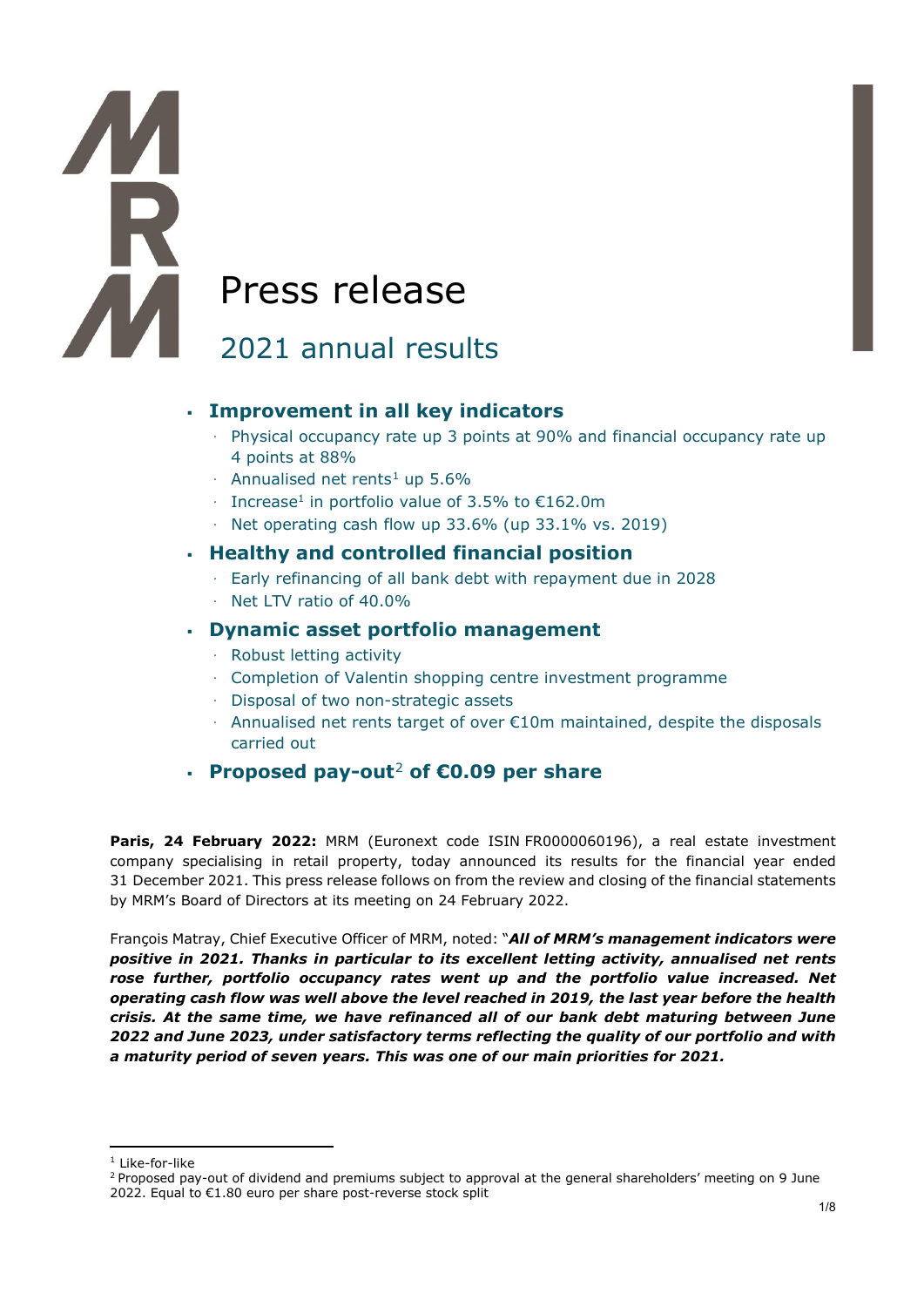*On the back of its solid financial position, MRM can focus fully on managing its portfolio of diversified retail properties with a view to capitalising on their remaining potential for value creation and continuing to adapt it to changes in retail. Taking environmental and social factors into account will be a key aspect of our action plan as well. Bricks-and-mortar retail still offers a promising future if it is managed dynamically, with a pragmatic vision in line with changing consumption trends. Finally, despite the disposal of two non-strategic assets in 2021, we reiterate our target of annualised net rents of at least €10 million on the basis of the current portfolio."* 

# **Higher physical and financial occupancy rate reflecting successful letting activity**

Despite the ongoing sensitive health crisis in 2021, letting activity was very brisk, with agreed rents of €1.7 million, representing 16% of the rental base. The 18 leases<sup>[3](#page-1-0)</sup> signed representing a total floor area of 10,300 sqm generated a positive reversion rate<sup>4</sup> of  $1\%$ .

New signatures concern in particular:

- Five leases for a total of 800 sqm within the Valentin shopping centre, bringing the occupancy rate of the gallery to 90%;
- Two new discount retailers within the Aria Parc retail park (Allonnes) over a total of 4,000 sqm, including Centrakor as additional anchor store occupying 3,300 sqm;
- The renewal of the lease held by Habitat, which occupies a 2,500 sqm medium-sized unit at Carré Vélizy;
- A lease signed<sup>[5](#page-1-2)</sup> for a medical centre occupying 700 sqm at Les Halles du Beffroi (Amiens).

Robust letting activity resulted in improvement in all management indicators:

- The physical occupancy rate<sup>[6](#page-1-3)</sup> was 90% as at 31 December 2021, compared with 87% one year earlier;
- The financial occupancy rate<sup>6</sup> was 88% as at 31 December 2021 compared with 84% one year earlier;
- Annualised net rents<sup>6</sup> totalled  $\epsilon$ 9.3 million at 1 January 2022 compared with  $\epsilon$ 9.1 million at 1 January 2021, despite the impact of -€0.3 million relating to the disposal[7](#page-1-4) of two non-strategic assets in October 2021. On a like-for-like basis, annualised net rents increased by 5.6%.

To date, MRM has collected 88% of rents and charges for 2021, or 92% excluding the support measures for tenants, for which accruals have been set aside.

# **Completion of Valentin shopping centre investment programme**

The programme to transform the Valentin shopping centre was completed during the first half of the year, significantly enhancing the appeal of the shopping gallery attached to the Carrefour hypermarket, the leader in the Greater Besançon area.

The extended and refurbished Valentin shopping centre is now home to 50 stores (including three medium-sized units) over a floor area of 6,700 sqm, of which 90% is let. The addition of Action, improved foodservice offering (Crescendo, Crêp'eat and Jules & John) and new ready-to-wear retailers (Christine Laure, Comme des Loups, Excellence, Mise Au Green) have helped to enhance the retailer mix alongside existing stores (Chausport, Histoire d'Or, Maty, Orange, Poulaillon, etc.).

<span id="page-1-4"></span><span id="page-1-3"></span><span id="page-1-2"></span><span id="page-1-1"></span><span id="page-1-0"></span> $7$  An 8,600 sqm logistics warehouse let to Gamm Vert and a vacant standalone unit of 1,600 sqm



<sup>&</sup>lt;sup>3</sup> New leases or renewals

<sup>4</sup> Calculated on the basis of market rental values for premises previously under short-term lease, up 9% on the basis of rents in place

<sup>&</sup>lt;sup>5</sup> Lease signed subject to conditions precedent

<sup>6</sup> Including leases already signed but not yet in effect at 31.12.2021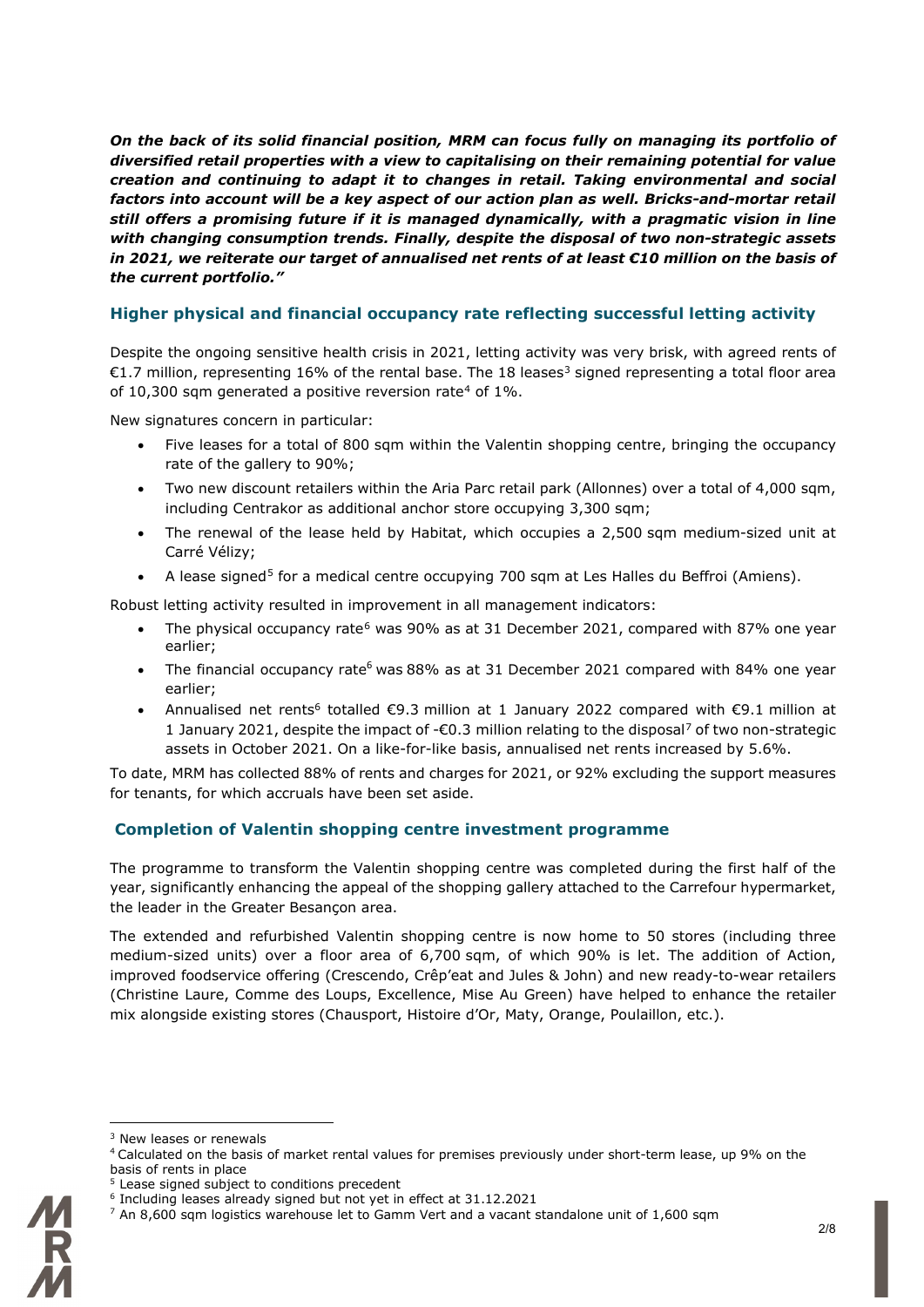Particular emphasis has been placed on integrating the shopping centre into its environment from the design stages, including zero net land artificialisation of more than 400 sqm despite the extension, ecoresponsible accessibility, a "green worksite" charter and planting of trees. All new leases include an environmental appendix.

# **Portfolio value up 3.5% like-for-like**

The value of the portfolio was €162.0 million as at 31 December 2021, up 0.6% relative to the end of 2020. This includes an impact of -€4.4 million relating to disposals carried out in 2021.

On a like-for-like basis, the value of the portfolio rose by 3.5%, reflecting primarily the increase in occupancy rates and net rents.

| $\epsilon$ million              | 31.12.2021 | 31.12.2020 | Change   | Like-for-like<br>change <sup>8</sup> |
|---------------------------------|------------|------------|----------|--------------------------------------|
| <b>Portfolio value excl. TT</b> | 162.0      | 161.0      | $+0.6\%$ | $+3.5%$                              |

#### **Financial results**

#### **Net rental income up 3.9%**

**Gross rental income** for 2021, corresponding to rents billed, increased by 2.5% relative to 2020 to €9.7 million after taking account of the limited impact of the spreading out of rent write-offs granted in respect of the first lockdown in 2020 and accompanied by counterparts amending the terms of leases<sup>[9](#page-2-0)</sup>. On a like-for-like basis, i.e. adjusted for the impact of disposals, gross rental income was up 3.4%.

MRM benefited from the full effect of new leases signed in 2020 as well as leases signed in 2021 already in force. The positive indexation effect is marginal.

Taking account of a non-recovered property expense of €1.8 million, **net rental income** rose by 3.9% to €8.0 million compared with €7.7 million in 2020.

| $\epsilon$ million              | 2021  | 2020  | Change   | Like-for-like<br>change $10$ |
|---------------------------------|-------|-------|----------|------------------------------|
| <b>Gross rental income</b>      | 9.7   | 9.5   | $+2.5%$  | $+3.4%$                      |
| Non-recovered property expenses | (1.8) | (1.8) | $-3.0\%$ |                              |
| <b>Net rental income</b>        | 8.0   | 7.7   | $+3.9%$  |                              |

<sup>&</sup>lt;sup>8</sup> Change in portfolio value adjusted for disposals carried out in 2021

<span id="page-2-2"></span><span id="page-2-1"></span><span id="page-2-0"></span><sup>&</sup>lt;sup>9</sup> Counterparts modifying the terms of leases in the sense of IFRS 16 (e.g., extension of lease duration, or waiver of termination rights at the next three-year break option date)

<sup>&</sup>lt;sup>10</sup> Like-for-like changes are calculated by deducting rents generated by assets that have been sold in year n from reported revenues in year n-1.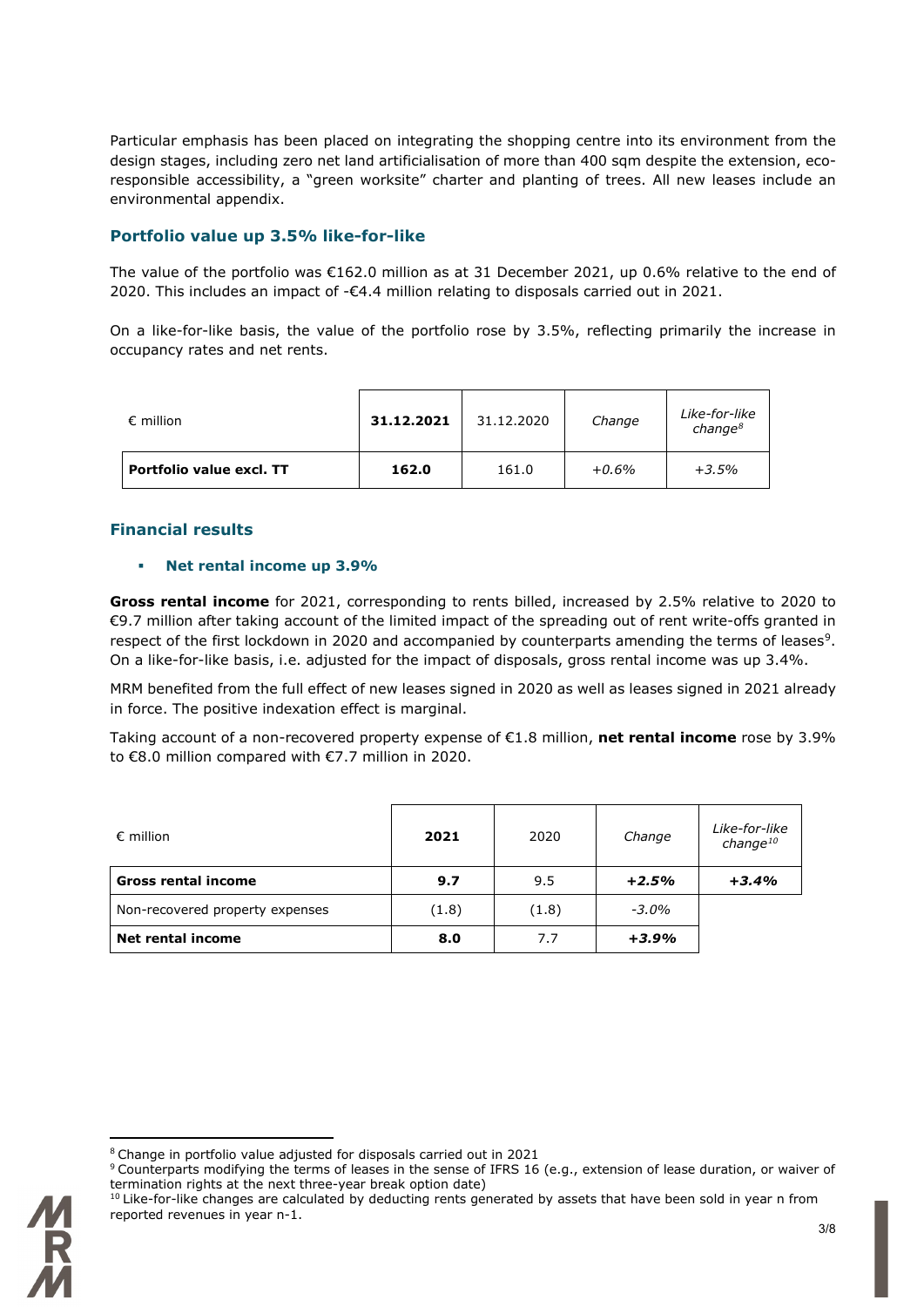#### **Sharp increase in operating income before disposals and change in fair value**

Operating income before disposals and change in fair value totalled €4.5 million in 2021, up 16.6% compared with 2020.

This includes in particular operating expenses of  $\epsilon$ 2.5 million as well as a net expense of  $\epsilon$ 0.3 million relating to tenant support measures in respect of the three lockdowns in 2020 and 2021.

#### **Positive impact of the change in fair value on net income**

After taking account of investments made during the period, the increase in appraisal values resulted in a positive change in the portfolio's fair value of €2.6 million, compared with a negative change of €10.0 million in 2020.

As a result, operating income came to €7.6 million compared with an operating loss of €5.8 million in 2020.

Net financial expense was -€2.0 million compared with -€1.4 million in 2020. This change is due in particular to the costs related to the refinancing of the bank debt.

Consequently, **consolidated net income** came to a profit of €5.6 million in 2021 compared with a loss of €7.2 million in 2020.

A condensed income statement is included in the appendix.

#### **Significant improvement in net operating cash flow, exceeding the 2019 level**

Net operating cash flow<sup>[11](#page-3-0)</sup> came to €3.9 million in 2021, up 33.6% compared with 2020 and 33.1% compared with 2019, the last year before the crisis.

After taking account in particular of the -€0.2 million relating to tenant support measures, compared with -€1.4 million in 2020, **EBITDA** increased sharply by 45.8% to €4.5 million.

Net cost of debt was €1.2 million and other financial expenses related to the bank debt were €0.4 million.

| $\epsilon$ million                  | 2021  | 2020  | Change                 |
|-------------------------------------|-------|-------|------------------------|
| Net rental income                   | 8.0   | 7.7   | $+4.1\%$ <sup>12</sup> |
| Tenant support measures             | (0.2) | (1.4) |                        |
| Operating expenses                  | (2.5) | (2.3) |                        |
| Other operating income and expenses | 0.2   | (0.2) |                        |
| <b>EBITDA</b>                       | 5.5   | 3.8   | $+45.8%$               |
| Net cost of debt                    | (1.2) | (1.2) | $-2.5%$                |
| Other financial expenses            | (0.4) |       |                        |
| Other                               |       | 0.4   |                        |
| Net operating cash flow             | 3.9   | 2.9   | $+33.6%$               |

<span id="page-3-1"></span><span id="page-3-0"></span> $12$  Vs +3.9% in the income statement. In the NOCF, the spreading out of rent write-offs granted in respect of the 1<sup>st</sup> lockdown in 2020 and accompanied by counterparts amending the terms of leases, is restated on the line "Tenant support measures"



 $11$  Net operating cash flow = consolidated net income before tax adjusted for non-cash items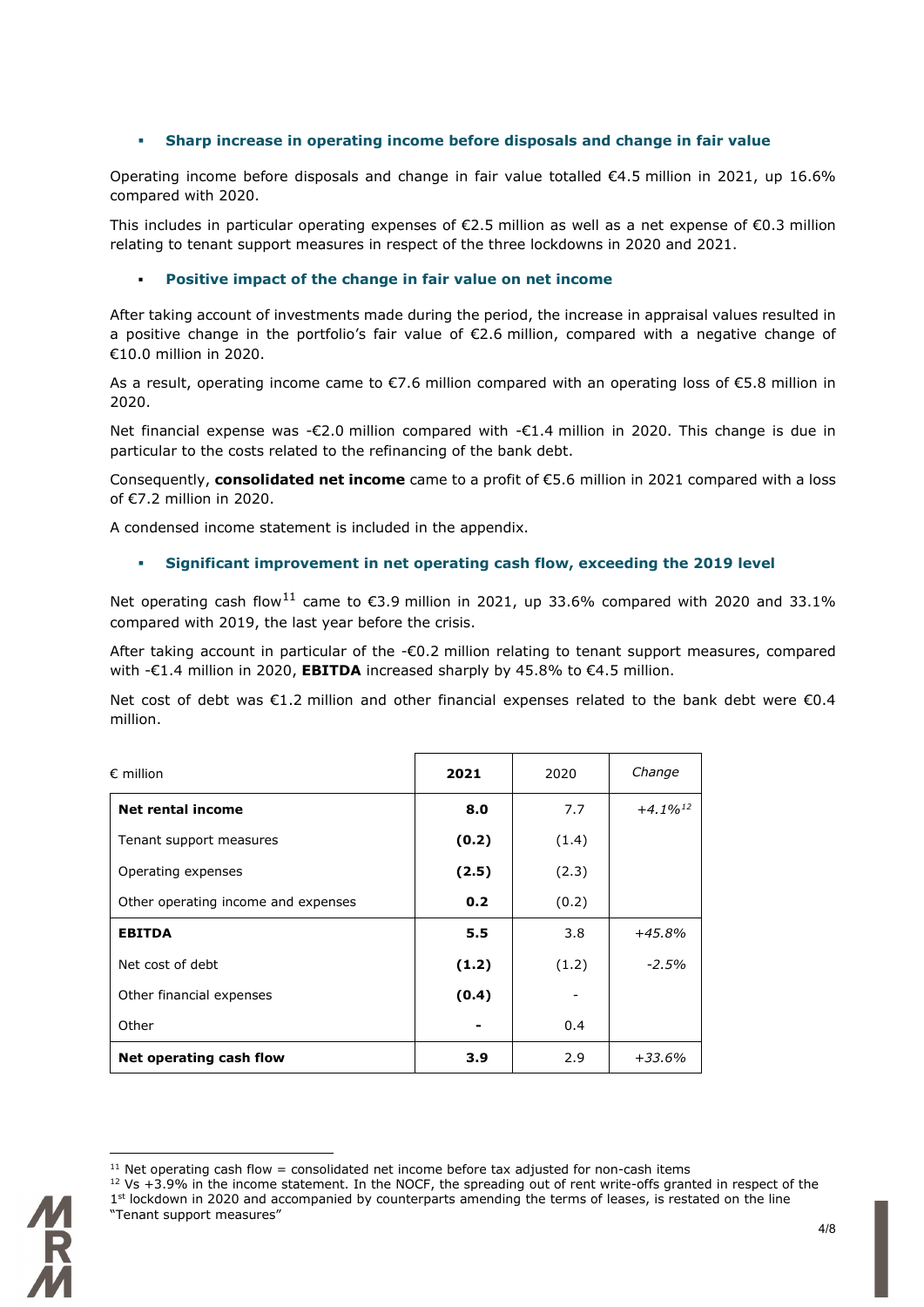#### **Healthy financial position maintained and increase in NAV of around 5%**

In December 2021, MRM took out a **new loan** of a total of €82.1 million with a term of seven years. This new mortgage loan is secured against MRM's real estate portfolio. It consists of a €75.7 million credit facility which allowed for early repayment of all of MRM's bank debt maturing in 2022 and 2023, and a  $\epsilon$ 6.4 million credit facility<sup>[13](#page-4-0)</sup> to finance new investments.

Consequently, the next repayment date has been deferred to 2028.

**Gross debt** was reduced to €74.4 million as at 31 December 2021 compared with €76.8 million at the end of 2020.

77% of this debt, which is subject to interest at a variable rate (3-month Euribor + 165 bps margin), is covered by a cap.

At the end of December 2021, MRM had **cash and cash equivalents** of €9.7 million compared with €10.2 million a year earlier. The net LTV ratio was 40.0% compared with 41.4% at the end of 2020.

Taking account of net operating cash flow generated in 2021 ( $+ \epsilon$ 3.9 million), the positive change in the fair value of properties (+€2.6 million) and the pay-out to shareholders in respect of 2020

(-€2.2 million), **EPRA NDV** increased by 4.6% to €97.4 million (€2.23 per share) compared with €93.1 million (€2.13 per share) at the end of December 2020 (see table in the appendix).

#### **Factoring social and environmental criteria into the operational management of properties**

MRM's environmental, social and governance policy was set out formally in 2020 in order to aggregate and monitor the initiatives taken at the level of its properties as well as to define a clear roadmap for progress, particularly with regard to **energy sobriety**.

MRM's target is to reduce the energy consumption of its portfolio by 40% between 2015 and 2030, in line with the regulatory target, to the level of 42.7 kWh per sqm per year (compared with 77.1 in 2015). The Group intends to step up its investment as of 2022, thanks in particular to the credit facility taken out in December 2021.

MRM's other priorities are the rollout of **works plans related to the Tertiary decree, the** contribution to the **development of local economic and associative activity** in accordance with a "territorial anchoring" charter adopted in 2021 and the launch of **biodiversity audits** with a view to implementing concrete actions at its sites.

#### **Subsequent event**

Early 2022, a lease<sup>[14](#page-4-1)</sup> was signed with a fitness chain for the 2,000 sqm medium-sized unit vacated by Office Dépôt in January 2022 within the Carré Vélizy mixed-use development. This new retail offering, alongside Gautier, Habitat and Indiana Café, fits in fully with the momentum of the surrounding area.

#### **Reverse stock split**

At its meeting of 24 February 2022, the Board of Directors decided to initiate the reverse stock split of the shares making up MRM's share capital at a ratio of 20 existing shares with a par value of €1 for one new share with a par value of €20, in accordance with the authorization and delegation of powers granted by the general shareholders' meeting of 24 June 2021. The reverse stock split will begin on 21 March 2022 and end on 20 April 2022, the first day of trading of the new shares.

<span id="page-4-1"></span><span id="page-4-0"></span>

<sup>&</sup>lt;sup>13</sup> Credit line undrawn to date

<sup>&</sup>lt;sup>14</sup> Subject to conditions precedent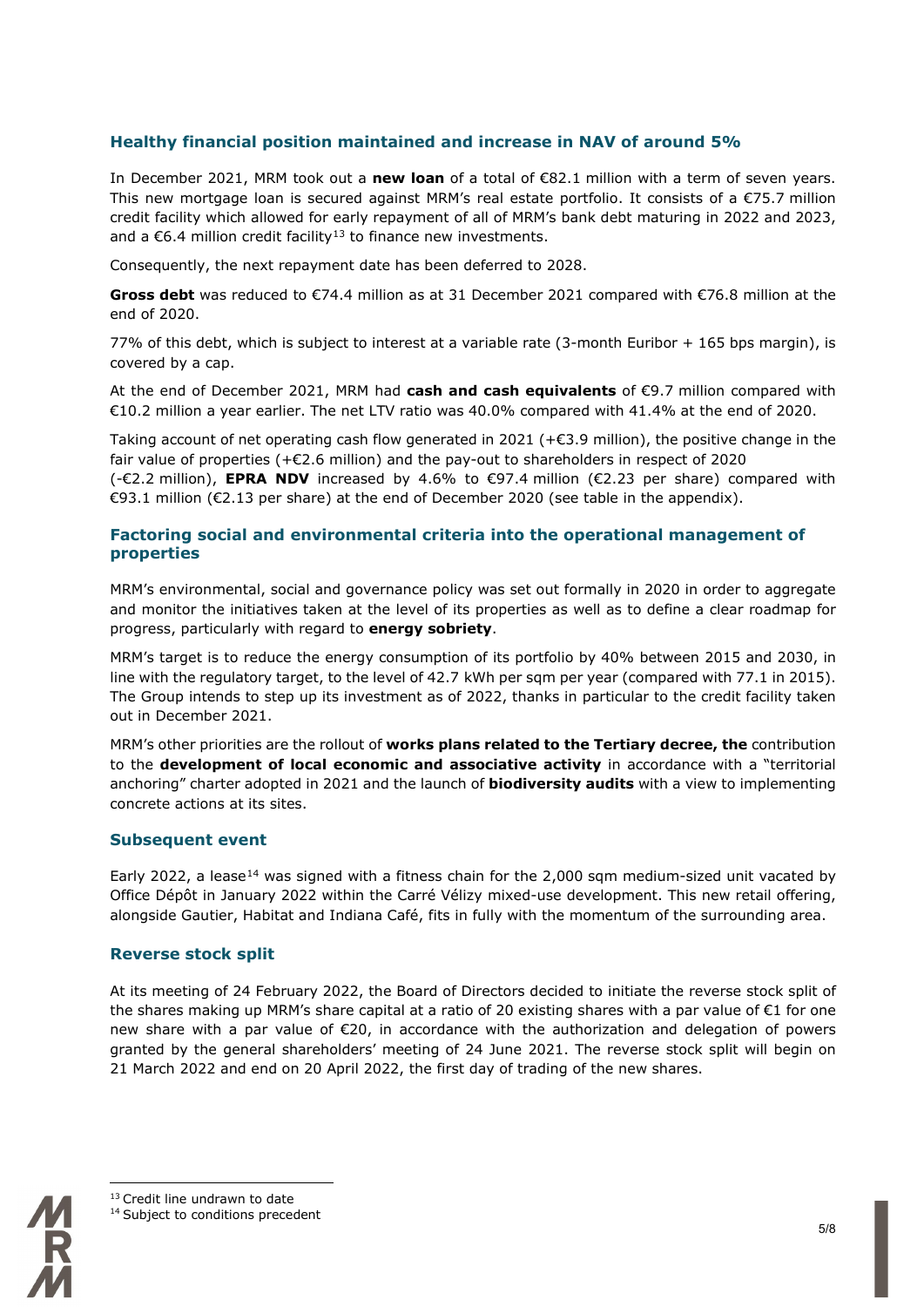#### **Pay-out to shareholders**

MRM's Board of Directors has decided to propose a pay-out of €0.09 per share (equal to €1.80 euro per share post-reverse stock split) in respect of 2021, to be compared with a limited distribution of 0.05 euro per share for the year 2020. This pay-out represents a return of 7.1% on the share price.

It will consist of a dividend payment in the amount of  $E1.13$  per share post-reverse stock split and premiums payment in the amount of €0.67 per share post-reverse stock split.

This pay-out will be subject to approval at the general shareholders' meeting on 9 June 2022. The planned ex-dividend date is 13 June 2022, with payment on 15 June 2022.

#### **Outlook**

Although all retailers have gradually been able to reopen their doors to the public since 19 May 2021, conditions are still characterised by the potential risk of further developments in the health crisis.

MRM's priorities for 2022 as a whole are:

- Analysis and deployment of investment programmes to enhance the value of current portfolio assets;
- Letting available space;
- The deployment of the ESG action plan and the Climate Plan adopted by the Company, with particular attention paid to reducing energy consumption;
- Dynamic management of the portfolio with analysis of potential acquisitions and disposals.

Despite the disposals carried out in 2021, MRM maintains its target of total annualised net rents in excess of €10 million, based on an assumed physical occupancy rate of 95%. This target is based on the current portfolio (excluding acquisitions and disposals).

#### **Calendar**

Financial information for the 1st quarter of 2022 will be published before the market opens on 5 May 2022.

The general shareholders' meeting will be held on 9 June 2022.

#### **About MRM**

MRM is a listed real estate investment company that owns and manages a portfolio of retail properties across several regions of France. Its majority shareholder is SCOR SE, which owns 59.9% of share capital. MRM is listed in Compartment C of Euronext Paris (ISIN: FR0000060196 - Bloomberg code: MRM:FP – Reuters code: MRM.PA). MRM opted for SIIC status on 1 January 2008.

#### **For more information**

#### **MRM** 5, avenue Kléber 75795 Paris Cedex 16 France T +33 (0)1 58 44 70 00 [relation\\_finances@mrminvest.com](mailto:relation_finances@mrminvest.com)

Isabelle Laurent, **OPRG Financial** M +33 (0)6 42 37 54 17 isabelle.laurent@oprgfinancial.fr

**Website: [www.mrminvest.com](http://www.mrminvest.com/)**

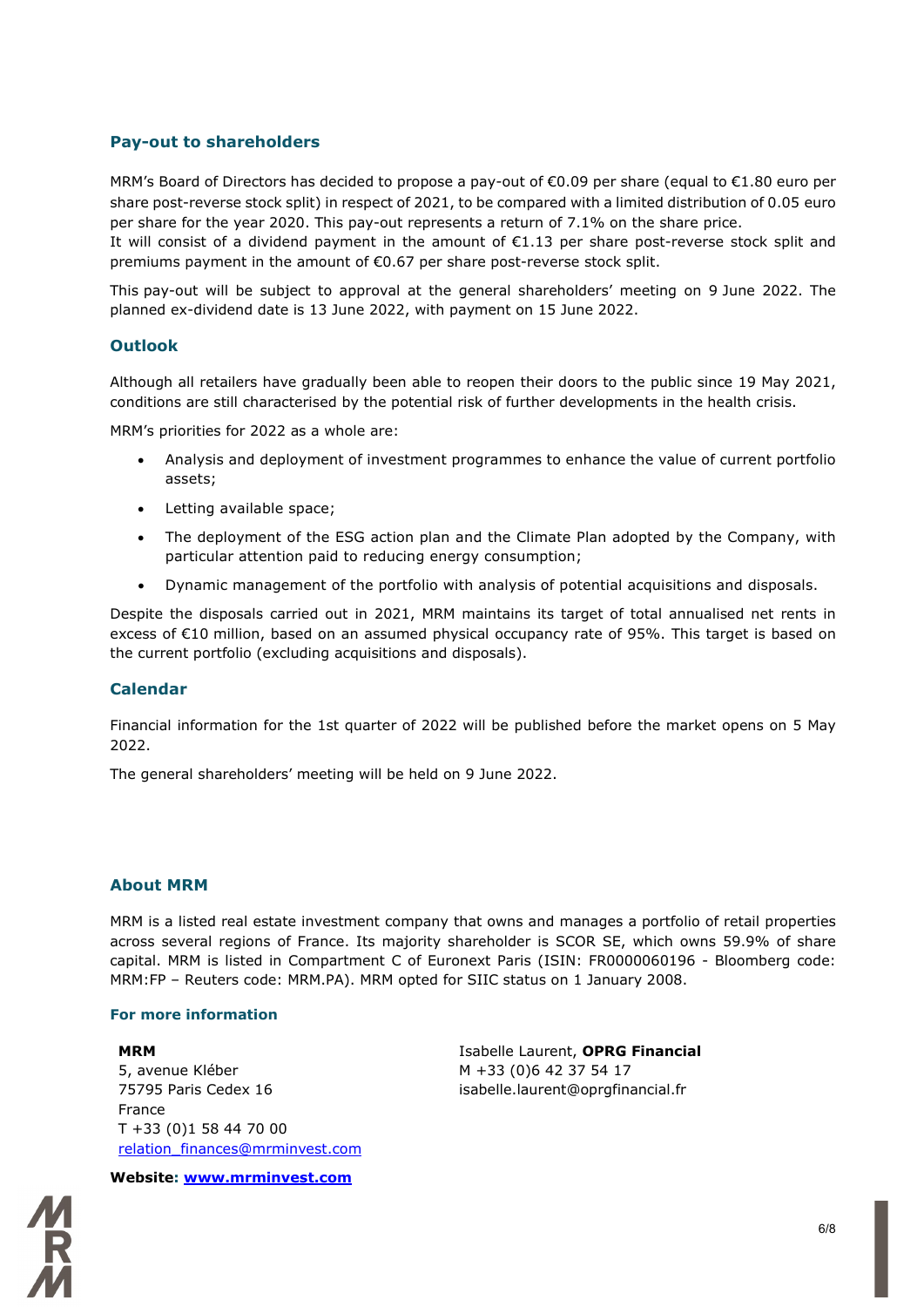#### **Appendix 1: Retail mix**

| Sector breakdown (CNCC classification)<br>As % of annualised gross rent | 31.12.2021 |  |
|-------------------------------------------------------------------------|------------|--|
| Household equipment                                                     | 19%        |  |
| Food                                                                    | 12%        |  |
| Recreation (fitness)                                                    | 11%        |  |
| Personal goods                                                          | 10%        |  |
| Services                                                                | 9%         |  |
| Foodservice                                                             | 8%         |  |
| Culture, gifts and leisure                                              | 8%         |  |
| DIY, gardening, pet shops                                               | 7%         |  |
| Offices                                                                 | 7%         |  |
| Health                                                                  | 5%         |  |
| Beauty                                                                  | 4%         |  |

# **Appendix 2: Income statement**

| <b>Simplified IFRS income statement</b><br>€m                 | 2021  | 2020   |  |
|---------------------------------------------------------------|-------|--------|--|
| <b>Net rental income</b>                                      | 8.0   | 7.7    |  |
| Operating expenses                                            | (2.5) | (2.3)  |  |
| Provisions net of reversals                                   | (0.9) | 0.6    |  |
| Other operating income and expenses                           | (0.1) | (2.2)  |  |
| Operating income before disposals and<br>change in fair value | 4.5   | 3.8    |  |
| Net gains/(losses) on disposal of assets                      | 0.5   | 0.4    |  |
| Change in fair value of properties                            | 2.6   | (10.0) |  |
| <b>Operating income</b>                                       | 7.6   | (5.8)  |  |
| Net cost of debt                                              | (1.2) | (1.2)  |  |
| Other financial income and expense                            | (0.8) | (0.2)  |  |
| Net income before tax                                         | 5.6   | (7.2)  |  |
| Tax                                                           |       |        |  |
| <b>Consolidated net income</b>                                | 5.6   | (7.2)  |  |

# **Appendix 3: 4th quarter revenues**

| €m                         | 04 20 20<br>04 2021 |      | Change  | Like-for-like  <br>change |
|----------------------------|---------------------|------|---------|---------------------------|
| <b>Gross rental income</b> | 2.38                | 2.43 | $-2.4%$ | $+0.7%$                   |